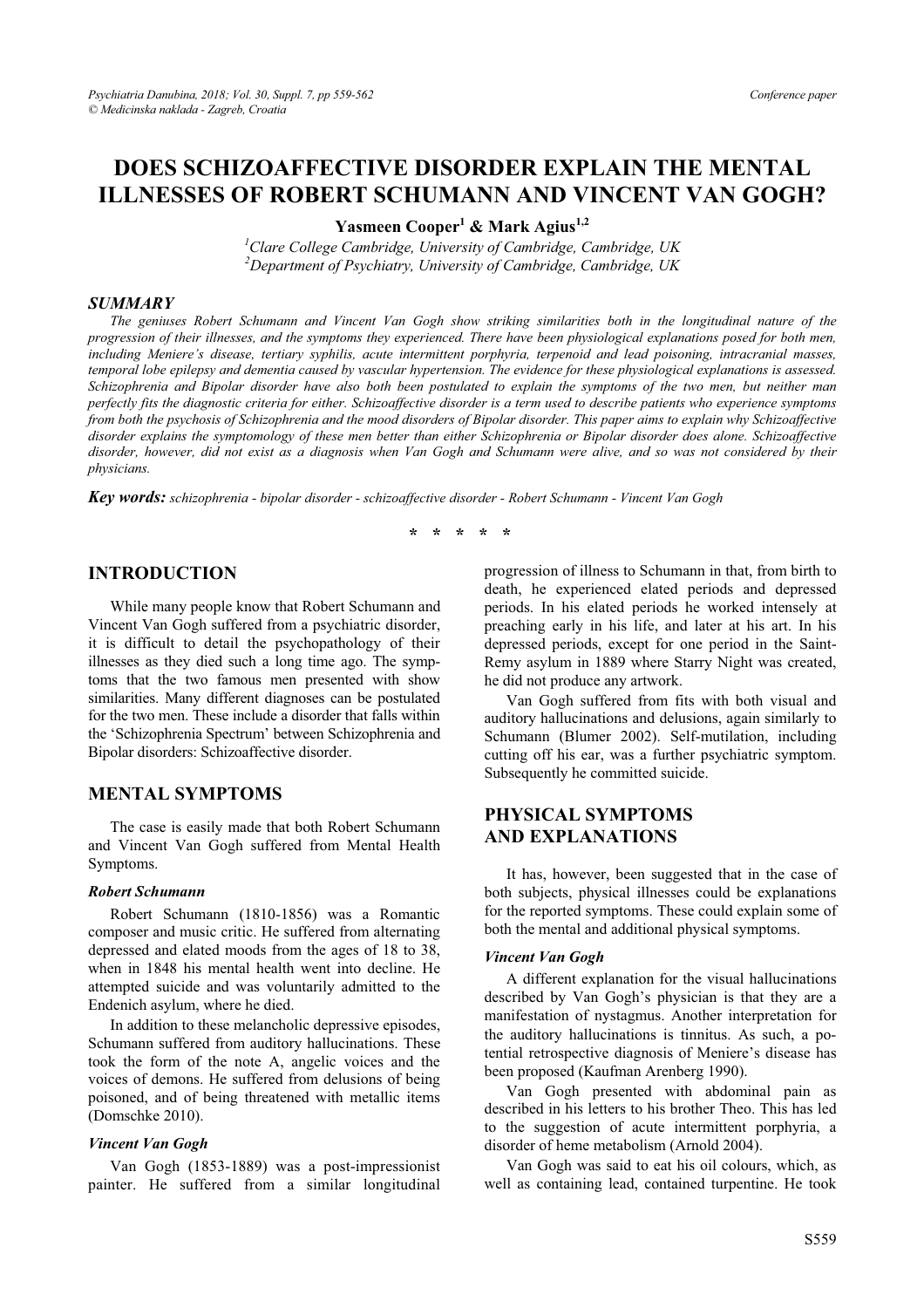camphor for his insomnia, as well as drinking absinthe, which contains thujone; camphor's structural isomer. These are all terpenoids. The convulsions that terpenoids induce are ameliorated by bromide, and in Arles bromide treatment helped Van Gogh (Arnold 2004). This provides evidence for terpenoid intoxication. Van Gogh's art showed a lot of yellow, for example the yellow coronas around each star in Starry Night. He could have simply liked yellow, or his physical state could have influenced his work and created xanthopsia (yellow halos). A first theory to explain this links the xanthopsia to terpenoid ingestion, as excessive consumption of terpenoids may lead to the consumer seeing all objects with a yellow hue. An investigation showed that a person must drink 182 litres to produce this visual effect, so this is an unlikely explanation.

Lead intoxication, as well as alcohol withdrawal and porphyrias amongst other things, can precipitate epilepsy. A further theory centres around Van Gogh having had temporal lobe epilepsy that was precipitated by the used of absinthe (Blumer 2002). Temporal lobe epilepsy is the most common cause of partial seizures. This could explain his hallucinations and the temporal pattern of his illness in discrete episodes. Evidence against this is that potassium bromide controlled Van Gogh's condition, and while potassium bromide is effective against grand mal seizures, absinthe intoxication, and acute intermittent porphyria, it is not effective against partial seizures. Furthermore, Van Gogh's episodes lasted much longer than the typical minutes-to-hours duration of partial seizures (Arnold 2004).

This links to a second theory for Van Gogh's potential xanthopsia, which is that he was overmedicated with digitalis. At the time, digitalis was a common treatment for epilepsy. Patients on large and repeated doses see world with a yellow-green hue, or yellow spots with coronas, much like in the starry night painting. Furthermore, Van Gogh painted 3 portraits of Gachet, his physician, who was depicted in one of these holding in his hand a stem of Digitalis purpurea (purple foxglove), from which digitalis the drug is extracted (Wolf 2001).

One further piece of evidence is that both a photograph of Van Gogh as an adolescent and later selfportraits suggest craniofacial asymmetry. This might suggest that Van Gogh might have suffered an early brain injury at birth, which could have lead to his suffering epilepsy.

#### *Robert Schumann*

Schumann suffered from auditory symptoms. This could have, in fact, been tinnitus. The diagnosis of Meniere's disease can be discounted as Schumann never lost his hearing. The tinnitus, or hallucinations, are also compatible with the diagnosis of syphilis (Walker 1972).

Syphilis was very common in the time of Schumann. Tertiary syphilis can cause the development of general paresis 10-25 years after first diagnosis. This involves paranoid persecutory psychosis or simple dementia, which is consistent with Schumann's later mental state (Walker 1972). There is debate as to whether the autopsy showed changes that are consistent with this. The prosector described brain atrophy, thickening of the meninges, and meninges adhering to the cortex, however it is not clear that this can be interpreted as significant (Janisch 1986). Furthermore, Schumann was painted several times in his final years, and he was said to have had large pupils. This could have been from loss of light reflex in Argyll Robertson pupil (Walker 1972). The treatment for syphilis at the time was Mercury, which could also explain some of his symptoms.

Schumann's autopsy mentions a 'gelatinous' intracranial mass (Janisch 1986) at the base of the brain. There is insufficient evidence to interpret what this mass was, but possibilities include a colloid cyst, craniopharyngioma or a chordoid meningioma. Both colloid cysts (Lawrence 2015) and meningiomas have been linked to mental health symptoms, the latter to auditory musical hallucinations (Scott 1979).

Another suggested diagnosis has been dementia due to vascular hypertensive disease, which consists of small strokes due to hypertension. There is no evidence for this. The quoted symptoms include 'giddy feelings', shortness of breath, and cardiac anxiety, which sound much more like common anxiety. Despite this, the diagnosis was made popular by Joseph Goebbels, the Nazi head of Propaganda. Goebbels was trying to promote Schumann's reputation over Mendelssohn's, who was Jewish. There existed however, in Nazi Germany, a law which mandated sterilization for anyone diagnosed with Schizophrenia or Bipolar disorder, so Goebbels promoted a non-psychiatric diagnosis to explain Schumann's illness. This idea then lingered in medical and musical discourse until as recently as the mid-1980s (Braunschweig 2010).

# **SCHIZOAFFECTIVE DISORDER**

# **Schizoaffective Disorder History**

Emil Kraepelin, in his 1899 book *Psychiatrie*, divided the complex spectrum of psychiatric conditions known as psychoses into two major classes, which were manic-depressive psychosis and dementia praecox. This is referred to as the Kraepelian dichotomy. He did not categorise patients which had symptoms of both, although he acknowledged that 'there are many overlaps in this area'.

Schizoaffective psychosis was introduced as a term by Jacob Kasanin in 1933 to describe episodic psychosis with affective symptoms.

In 1959 Kurt Schneider began to look at psychotic illnesses sequentially over a longitudinal course. This was the key observation needed to elucidate Schizoaffective disorder. He identified patients with a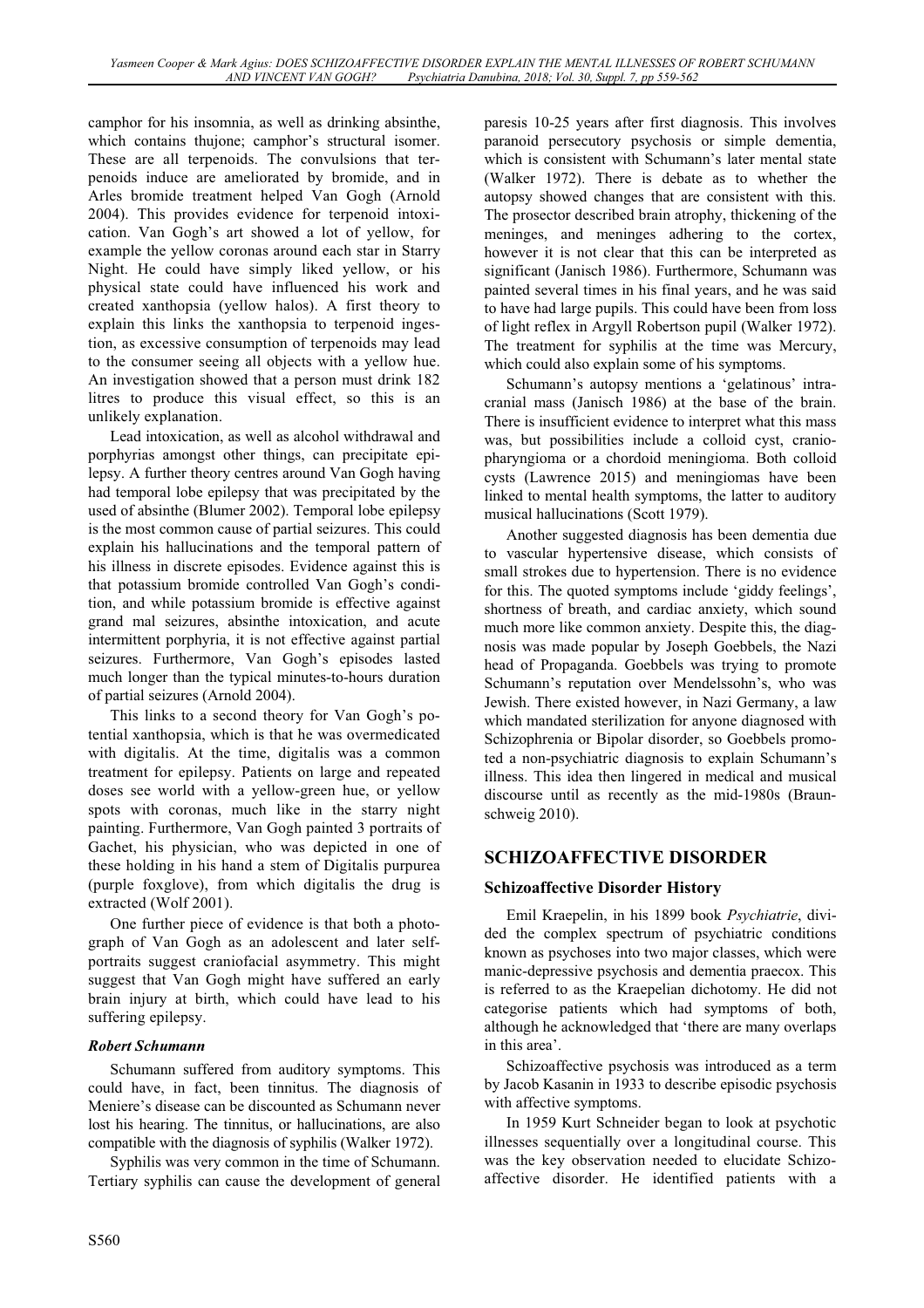sequential type illness, which was marked with alternating mood and psychotic episodes. He described Schizoaffective disorders as 'cases in between' the Kraepelian dichotomy.

In 1970 Kendell and Gourlay brought up the schizoaffective concept again by describing a trimodal distribution of symptoms in a large group of patients: those with schizophrenic type symptoms, those with bipolar symptoms, and those with a mixture of both (Kendell 1970). Sir Robin Murray described 3 groups of genes related to psychosis: one group linked to schizophrenia, another to Bipolar disorder, and a third with both conditions. With the onset of genome-wide association studies (GWAS), it became more evident that not even a trimodal distribution is sufficient, and that psychosis is not one illness, but many illnesses due to many combinations of genes (Craddock 2005).

In terms of symptoms, it is beyond the scope of this paper to describe all symptoms or subtypes. Reference is made to the international classification of diseases ICD10 (WHO 1994) and DSM-5 (American Psychiatric Association 2013). In general, however, Schizophrenia is a mental disorder characterized by abnormal social behaviour and failure to understand reality. Positive symptoms include false beliefs, referred to as delusions; unclear or confused thinking, manifested as various types of thought disorder; hallucinations of any modality, but especially including third party auditory hallucinations; and cognitive deficits. Negative symptoms include reduced social engagement and emotional expression, and a lack of motivation. Bipolar disorder, formerly known as Manic Depression, is a condition that affects mood, which can swing from one extreme to another. People with Bipolar disorder can have periods of depression, feeling very low and lethargic, or mania, feeling very high and overactive. Each episode of high or low mood can last for several weeks. At the highest degree of mania, as well as in deep depression, psychotic symptoms including hallucinations and delusions may occur. Schizoaffective disorder is a mental disorder diagnosed in patients who have features of both Schizophrenia and Bipolar disorder or depression, but who may or may not meet the diagnostic criteria for either alone.

# **PSYCHIATRIC EXPLANATIONS**

# *Vincent Van Gogh*

Another psychiatric explanation for Van Gogh's symptoms is borderline personality disorder. Van Gogh's brother Theo once sent a letter to his younger sister regarding Vincent, saying 'it seems as if he were two persons: one marvellously gifted, tender and refined, the other egotistic and hard hearted. They present themselves in turns, so that one hears him talk first in one way, then in the other, and always with arguments on both sides.' (Blumer 2002).

Bipolar disorder was also suggested frequently as Van Gogh suffered from reactive depression followed by euphoric periods. Evidence against pure Bipolar is the speed of onset and offset of the mood changes - Van Gogh's were rapid, while Bipolar patients seem to have more sustained mood changes. The nature of his cycloid psychosis has also been used to rule out pure schizophrenia due to the total recovery between episodes, as well as the amnesic confusion experienced after his attacks (Blumer 2002). Schizoaffective disorder combining the symptomology of both disorders could therefore fit the account of his symptoms.

# *Robert Schumann*

Mental health diagnoses clearly fit due to the adolescent onset, progression by fits and starts with periods of partial remission, symptoms of delusions, hallucinations, mood changes, and behavioural disorders. The psychotic symptoms of hallucinations and delusions discussed are more likely to be explained by schizophrenia than Bipolar if one were to analyse Schumann's symptoms using Kraepelin's dichotomy. Schizophrenia does not, however, fit alone, as the cycle of mood changes in his earlier years looks more like Bipolar disorder, which is primarily a mood disorder. An intermediate diagnosis of schizoaffective disorder thus could fit Schumann well. This does not necessarily exclude concomitant symptoms of physical diseases. In fact it has been suggested that the final illness, from the suicide attempt onwards, must have begun from a state of delirium, typical of acute psychosis but not schizoaffective disorder. This state could be explained by neurosyphilis.

# **CONCLUSIONS**

Both subjects could have potentially been diagnosed with Schizoaffective disorder if presenting now, but the concept was not present at the time and so this diagnosis could not be used. Schumann died in 1856, and Van Gogh in 1890, both before even dementia praecox was used as a term (1891), let alone Schizoaffective disorder (1933). If this diagnosis had been available, it may have been used, and it may then have turned out that some of the mental and physical diagnoses postulated were not good fits.

# *Acknowledgements:* None.

*Conflict of interest:* None to declare.

# *Contribution of individual authors:*

- Yasmeen Cooper carried out the literature search and drafted the text.
- Mark Agius commented on and corrected the text and supervised the project.